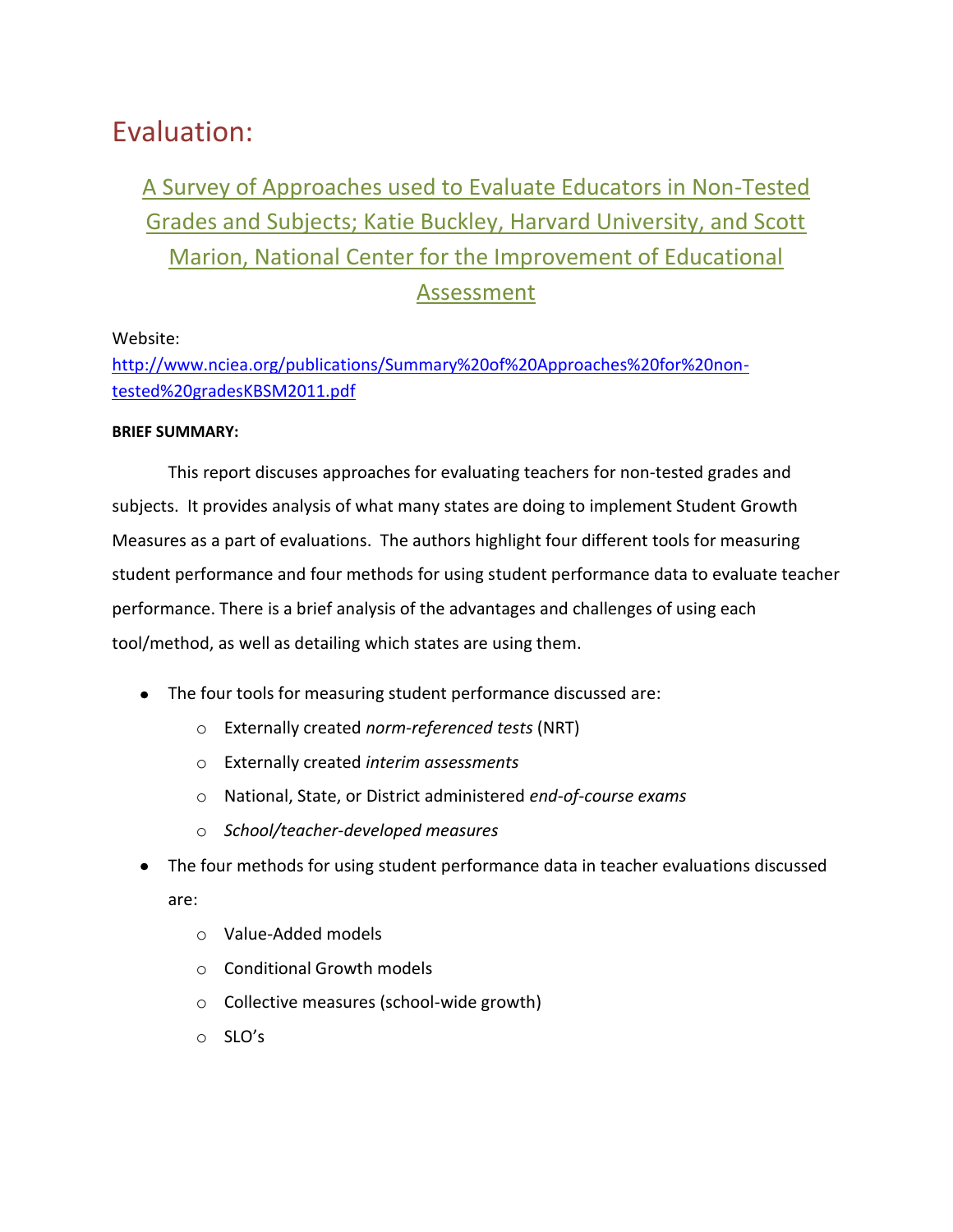Approaches and Considerations for Incorporating Student Performance Results From "Non-Tested" Grades and Subjects Into Educator Effectiveness Determinations; Scott Marion, National Center for the Improvement of Educational Assessment, and Katie Buckley, Harvard University

Website:

[http://www.nciea.org/publications/Considerations%20for%20non](http://www.nciea.org/publications/Considerations%20for%20non-tested%20grades_SMKB2011.pdf)[tested%20grades\\_SMKB2011.pdf](http://www.nciea.org/publications/Considerations%20for%20non-tested%20grades_SMKB2011.pdf)

#### **BRIEF SUMMARY:**

This paper is designed to help policymakers and accountability professionals wrestle with the challenges of using student performance information as a component of educator evaluations when yearly state standardized tests are not available. We first present a brief overview of potential measurement tools *(creating/selecting new tests, interim assessments, classroom/related assessments)* and analytic approaches *(growth models, value-added models, conditional status models, student growth percentiles, school-wide attribution, and SLO's)* for non-tested subjects and grades followed by a discussion of some technical challenges inherent in these tools and approaches.

Based on this discussion, the authors offer recommendations for how states may proceed with creating educator effectiveness systems given the technical challenges that exist. They recommend that states 1) *apply a theory of action* to their educator effectiveness system to illuminate those approaches that might be fraught with the greatest challenges and those that might have the most potential in measuring educator effectiveness, and 2) *consider broadening student learning objectives as a framework* for incorporating student performance information in educator evaluations.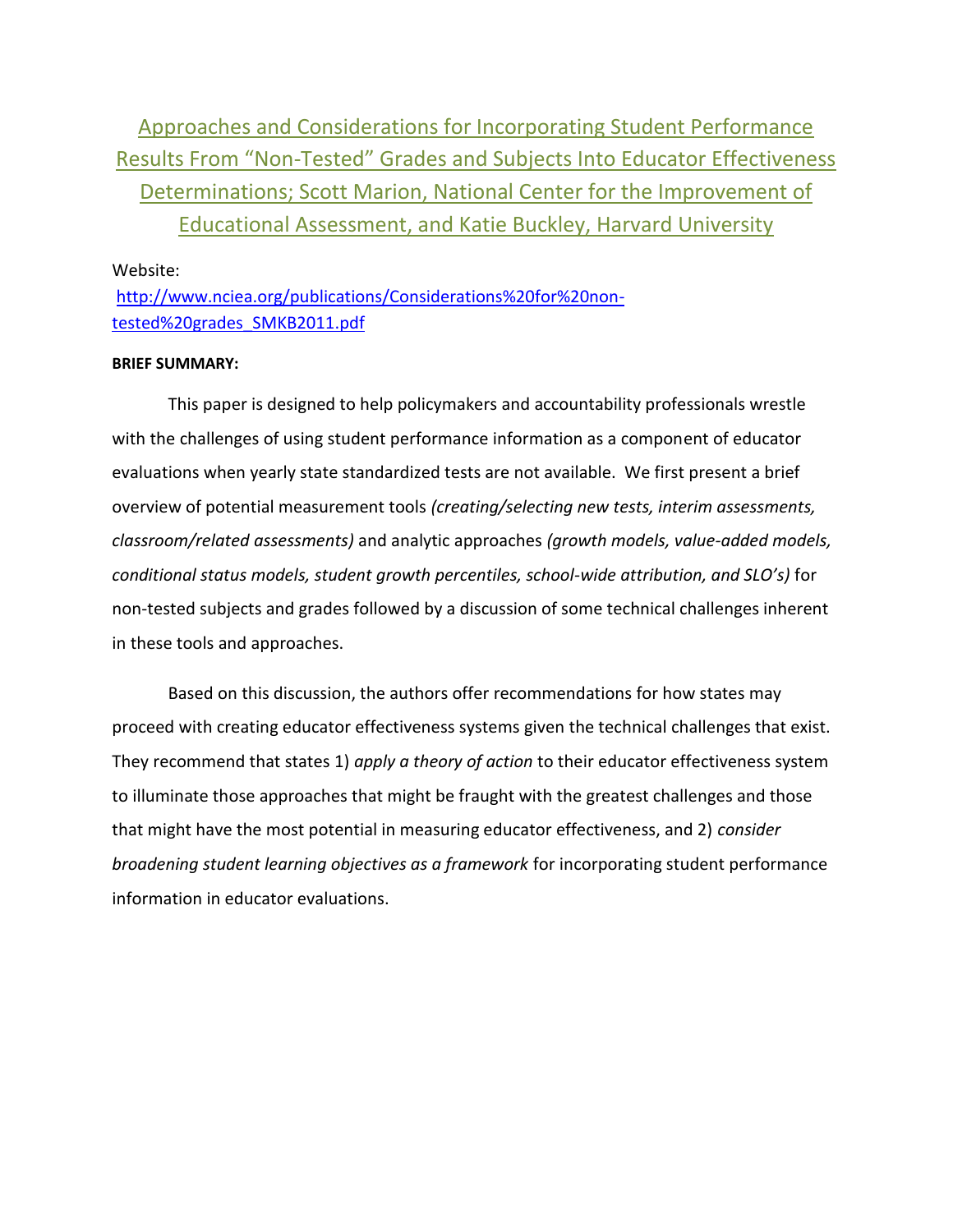# New York State Department of Education RttT website

#### Website:

<http://usny.nysed.gov/rttt/teachers-leaders/assessments/home.html>

#### **BRIEF SUMMARY:**

This is New York's webpage for assessments in teacher evaluation. This page primarily explains which assessments can be used to measure *student growth* and which assessments can be used for *locally selected measures of student learning* in teacher and principal evaluation. It also specifies the requirements for both components.

## Evaluating Teacher Effectiveness, Laura Goe

#### Website:

[http://www.tqsource.org/presentationsFromField/pdfs/PresentationToOhioEducationAssociati](http://www.tqsource.org/presentationsFromField/pdfs/PresentationToOhioEducationAssociation_January_25_2011.pdf) [on\\_January\\_25\\_2011.pdf](http://www.tqsource.org/presentationsFromField/pdfs/PresentationToOhioEducationAssociation_January_25_2011.pdf)

#### **BRIEF SUMMARY:**

Slideshow from Laura Goe presented Jan 25, 2011. This presentation focused on what it means to be an effective teacher. Several definitions are mentioned, as well as the lack of definition in much of the research on this issue. The different ways to measure a teacher's effectiveness are discussed including value-added/growth models. A following section discusses the pros and cons of such models. The issue of evaluations without an in-person evaluator is mentioned, and the presentation finishes with examples of several teacher evaluation models- both the framework for the model and an explanation of how teachers are evaluated.

## January 11, 2011, Statewide Systems of Teacher Evaluation Webinar

#### Website:

[http://scee.groupsite.com/uploads/files/x/000/050/7ea/Goe-Jan-SCEE-](http://scee.groupsite.com/uploads/files/x/000/050/7ea/Goe-Jan-SCEE-Webinar.pptx?1295454130)[Webinar.pptx?1295454130](http://scee.groupsite.com/uploads/files/x/000/050/7ea/Goe-Jan-SCEE-Webinar.pptx?1295454130)

#### **BRIEF SUMMARY:**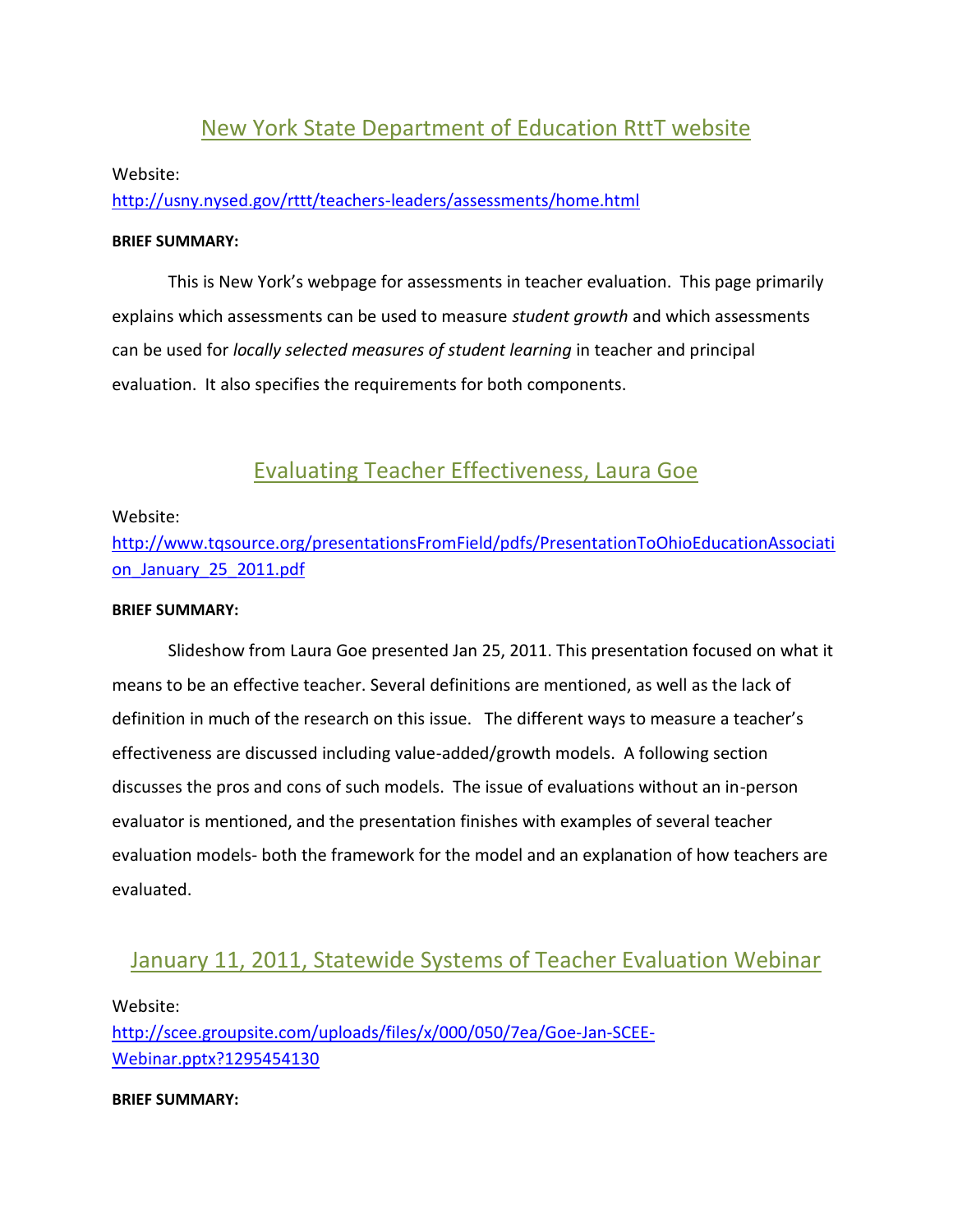Statewide Teacher Evaluation Systems PPT from Jan 11, 2011. This webinar was held for the 31 states that comprise the State Consortium on Educator Effectiveness (SCEE). There is a pole taken concerning states and teacher evaluation systems. After that, the webinar covers the slides on Evaluating Teacher Effectiveness (covered above) including a few inserted slides connecting the information for the slides with the circumstances of the states that participated in the webinar.

# Developing and Selecting Assessments of Student Growth for Use in Teacher Evaluation Systems

### Website:

[http://www.cse.ucla.edu/products/policy/shortTermGrowthMeasures\\_v6.pdf](http://www.cse.ucla.edu/products/policy/shortTermGrowthMeasures_v6.pdf)

### **BRIEF SUMMARY:**

This report looks at how to make sure student growth assessments accurately reflect teacher performance. After a discussion of the purpose of this new approach to teacher evaluation, there is a table, Propositions and Claims Critical to the Validity Evaluation, which provides the methodology and ways to confirm if the assessment has appropriate expectations, accurately measures student growth/learning, are fair, can be compared from class to class, etc., which is found on page 5 of the report.

# The District of Columbia Public Schools Effectiveness Assessment System for School-Based Personnel (2010-2011)

### Website:

[http://dc.gov/dcps/files/downloads/teaching%20&%20learning/impact/impact%20guidebooks](http://dc.gov/dcps/files/downloads/teaching%20&%20learning/impact/impact%20guidebooks%202010-2011/dcps-impact-group2-guidebook-august-2010.pdf) [%202010-2011/dcps-impact-group2-guidebook-august-2010.pdf](http://dc.gov/dcps/files/downloads/teaching%20&%20learning/impact/impact%20guidebooks%202010-2011/dcps-impact-group2-guidebook-august-2010.pdf) 

### **BRIEF SUMMARY:**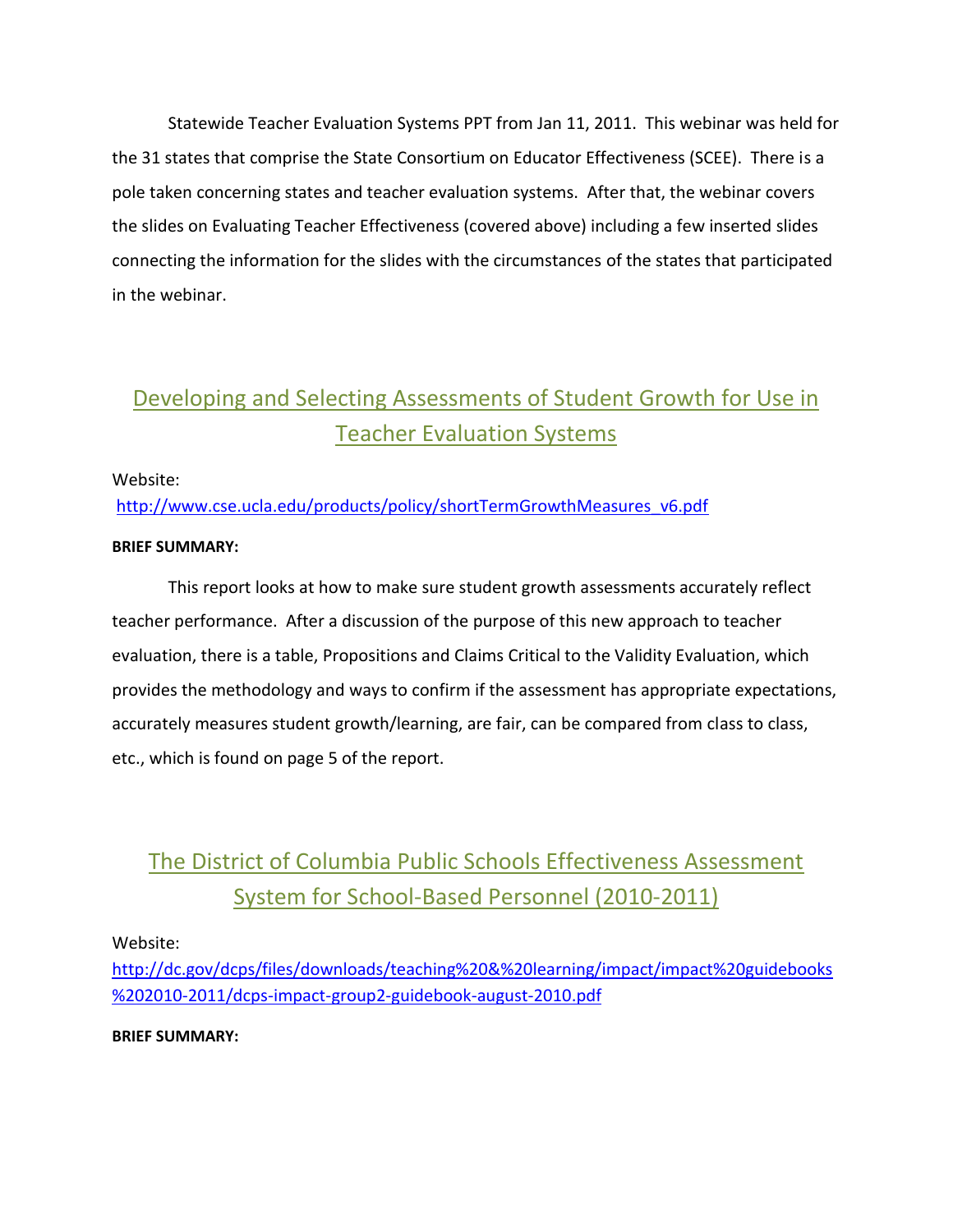Washington DC's IMPACT teacher evaluation system guidebook for Group 2 (non-tested subjects and grades). Teachers will be assessed on instructional expertise (75%), student achievement data (10%), commitment to the school community (10%), and value-added student achievement data (5%). Focusing on pages 36-39, information on Teacher Assessed Student Achievement Data (TAS) and how to use assessments to evaluate student growth.

The rubric of the different levels for teachers based on student achievement data (page 38- 39).

# Student Growth Measures, Ohio Legislative Summary, Updated July 1, 2011

Website: N/A

#### **BRIEF SUMMARY:**

This Chart summarizes legislation and responsibilities for HB1, RttT, SB5, and HB153. It is a high-level chart providing basic summaries describing the basic requirements of each bill including information on the timeline for implementation for SB5 and HB153. This chart was last updated July 1, 2011.

# New York State Education Department- Guidance on the New York State District-wide Growth Goal Setting Process: Student Learning **Objectives**

Website:

[http://www.nassauboces.org/cms/lib5/NY18000988/Centricity/ModuleInstance/1734/slo](http://www.nassauboces.org/cms/lib5/NY18000988/Centricity/ModuleInstance/1734/slo-guidance.pdf)[guidance.pdf](http://www.nassauboces.org/cms/lib5/NY18000988/Centricity/ModuleInstance/1734/slo-guidance.pdf)

### **BRIEF SUMMARY:**

This is New York's guidance document on SLO's. This document was revised in March of 2012, and is a comprehensive explanation of SLOs for the state of New York. A portion of the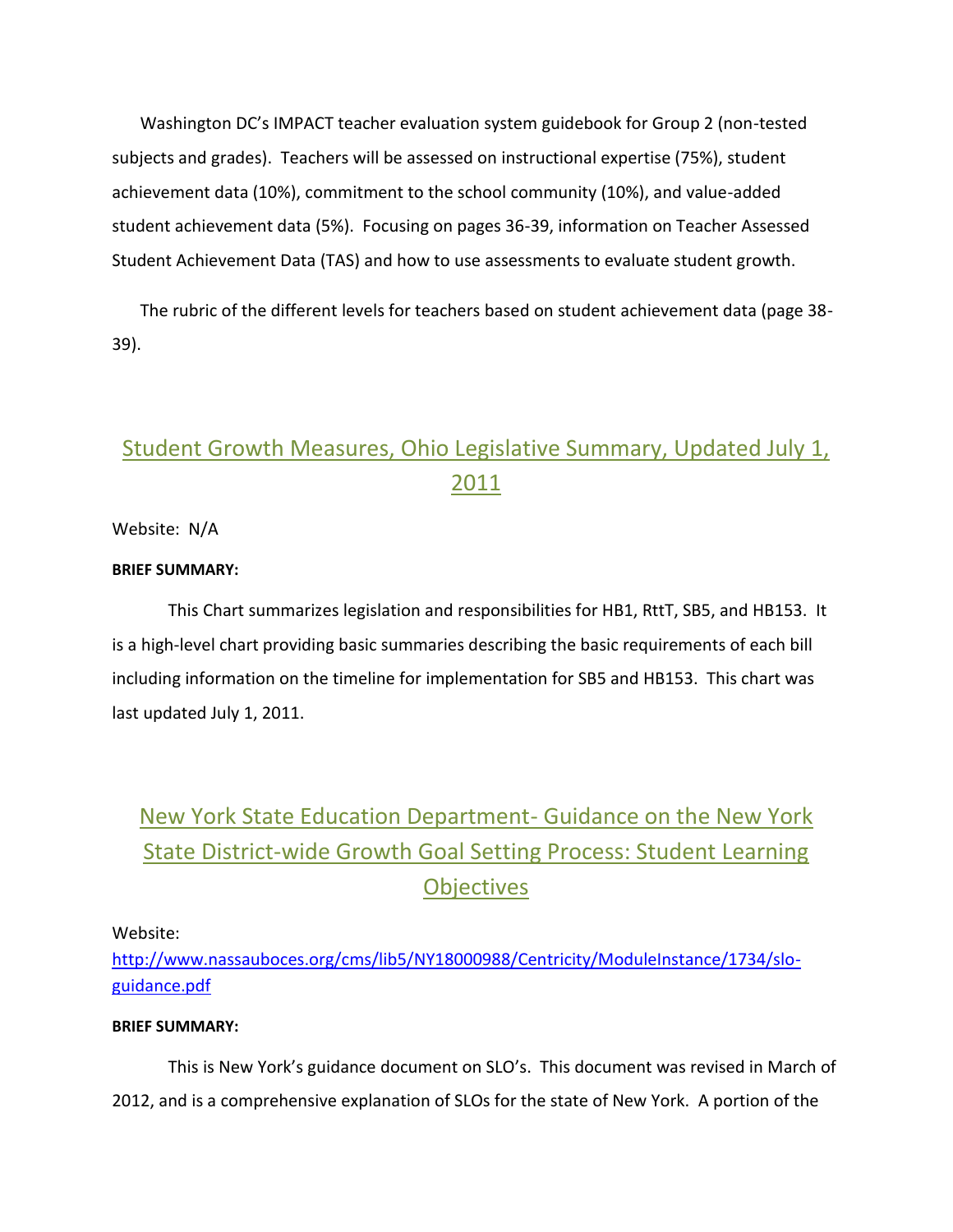document containing information covered in the road map for SLOs (covered above). Additional information explains how SLO's can meet the requirement for comparability of students in measuring student growth (pg.14), the rating system for growth measures (pgs. 15- 17), how to generate a score for a teacher when using multiple SLOs (pg. 18), and a plethora of SLO scoring examples (pgs. 23-36). The document outline is provided below:

- **SECTION ONE: BACKGROUND AND BASICS**
- **SECTION TWO: SLO RULES AND CONSIDERATIONS FOR COMPARABLE GROWTH MEASURES**
- **SECTION THREE: SCORING SLOS AND DETERMINING FINAL RATINGS FOR** COMPARABLE GROWTH MEASURES
- **•** SECTION FOUR: MAJOR DISTRICT STEPS TO PLAN AND IMPLEMENT SLOS AS COMPARABLE GROWTH MEASURES
- **SECTION FIVE: SLOS AS AN OPTION FOR LOCALLY-SELECTED MEASURES OF STUDENT** ACHIEVEMENT
- **SECTION SIX: "PUTTING IT ALL TOGETHER": SAMPLE SLO SCORING MODELS FOR** COMPARABLE GROWTH MEASURES.
- **SECTION SEVEN: APPENDIX**

# Measuring Student Growth for Teachers in Non-Tested Grades and Subjects: A Primer- RTT TA Network

### Website:

[http://www.swcompcenter.org/educator\\_effectiveness2/NTS\\_\\_PRIMER\\_FINAL.pdf](http://www.swcompcenter.org/educator_effectiveness2/NTS__PRIMER_FINAL.pdf)

### **BRIEF SUMMARY:**

This report from the Race to the Top Network identifies three approaches to the challenge of measuring student achievement in non-tested areas. These approaches can be combined or altered for specific circumstances. The three approaches are: Student Learning Objectives (SLOs), Other Assessments, and Collective Performance Measures. The difference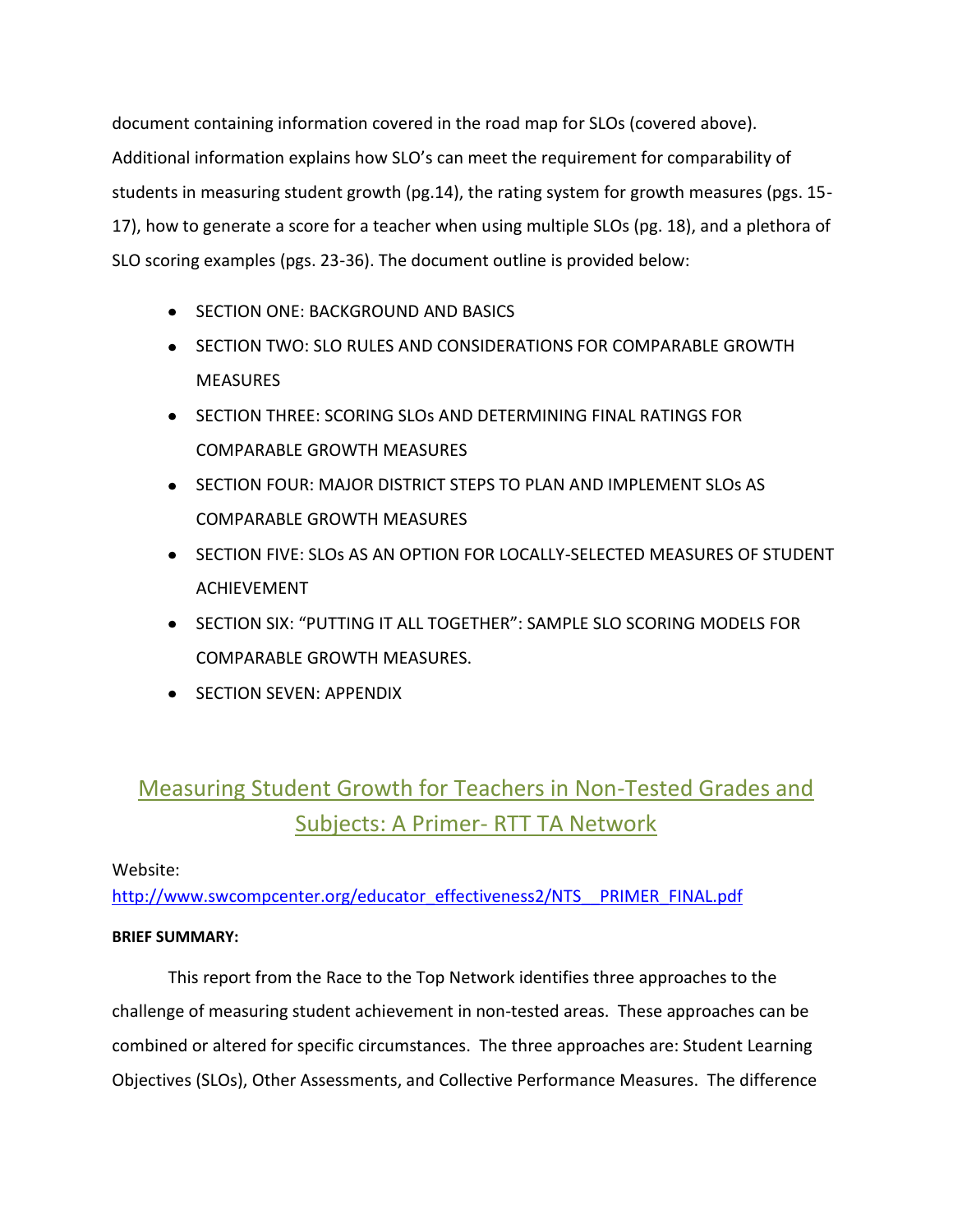between the methods is how targeted the assessment is to a single teacher/classroom, how easy it is to adapt the assessment to different courses, and how much time and effort it takes to develop and implement the assessment.

There are several factors that should be considered when considering which type of assessment to use. This report identified 5 of them (policy requirements, timelines, assessment options, actions driven by assessment information, and data use parameters).

Included in the report are two tables. The first identifies the advantages and challenges of each approach and also names examples where each approach is used. The second table provides a description of examples where each approach is used in the field. These tables are helpful in comparing the strengths and weaknesses of each.

## Battelle for Kids

## Website: <http://www.battelleforkids.org/Services.html?sflang=en>

#### **BRIEF SUMMARY:**

Battelle for Kids site with information, presentations, and documents on value added, formative instruction, teacher evaluation, student growth measures and student learning objectives gathered from partnering with state departments of education, school districts and education-focused organizations to advance strategies for improving teaching effectiveness and student progress.

Specifically, under the Services tab there are webpages for teacher effectiveness and value-added. These pages provide links to reports and pdf documents that provide a lot of information that is worth looking at. Below are several of the documents:

• Selecting Growth Measures: A Guide for Educational Leaders.